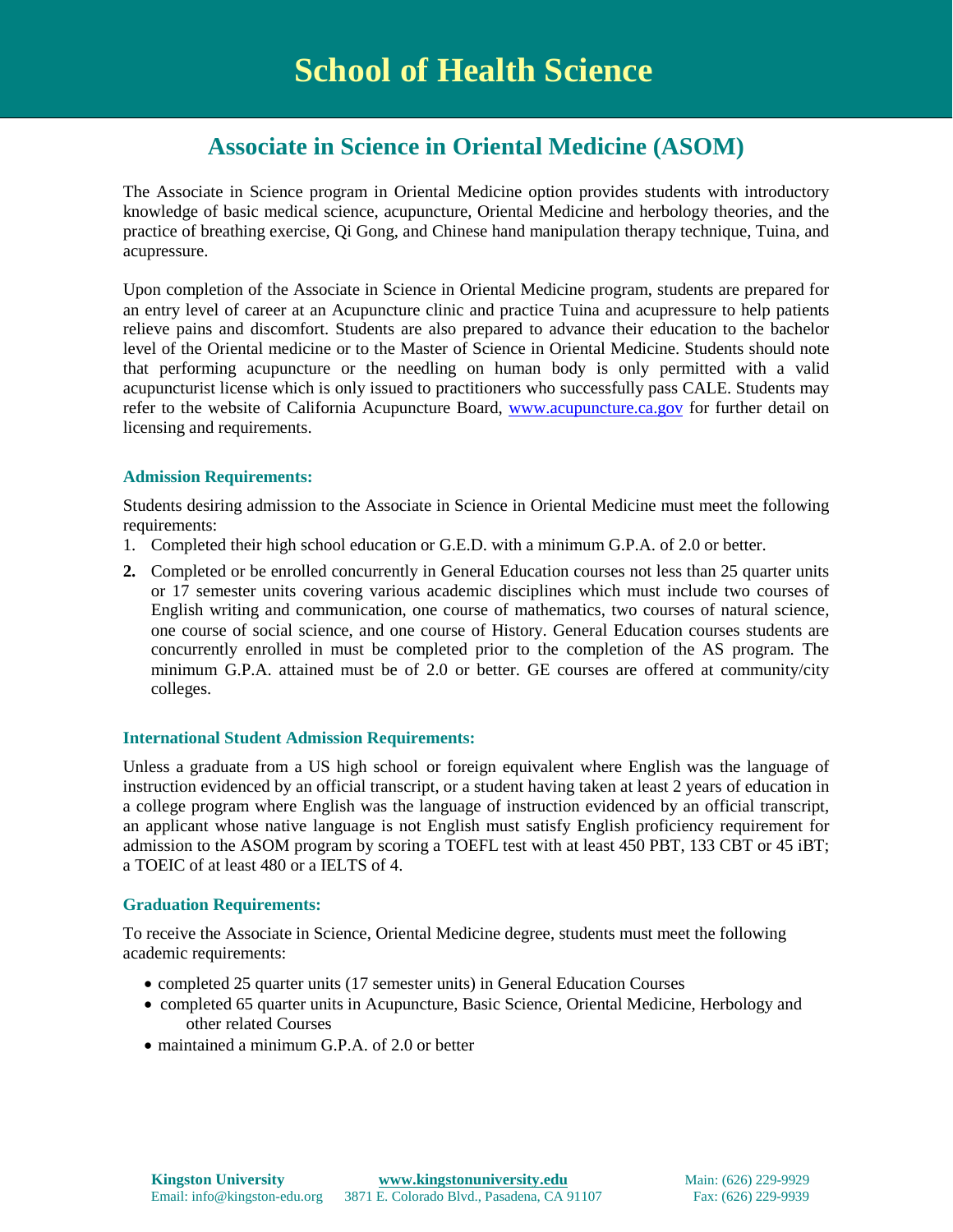

## **ASOM Curriculum**

The ASOM curriculum includes 25 quarter units (21 semester units) in General Education Courses, and 65 quarter units in Oriental Medicine concentration courses as listed below.

### **Oriental Medicine Concentration Courses Required: 65 quarter Units**

| Department              | Course No.     | <b>Course Title</b>                          |       | Units                                      |
|-------------------------|----------------|----------------------------------------------|-------|--------------------------------------------|
| Acupuncture             | <b>AC 1211</b> | <b>Acupuncture Meridian Theory</b>           |       | $\overline{c}$                             |
|                         | AC 1221        | Introduction to Acupuncture I                |       | 3                                          |
|                         | AC 1222        | Introduction to Acupuncture II               |       | 3                                          |
|                         | <b>AC 1241</b> | Acupressure and Tuina Therapy                |       | $\overline{3}$                             |
|                         |                |                                              | Total | 11                                         |
| <b>Basic Science</b>    | <b>BS</b> 1111 | Human Biology                                |       | 3                                          |
|                         | <b>BS</b> 1171 | Topographic Anatomy                          |       | $\overline{c}$                             |
|                         | <b>BS 2181</b> | Anatomy and Physiology I                     |       |                                            |
|                         | <b>BS 2182</b> | Anatomy and Physiology II                    |       | $\frac{3}{3}$                              |
|                         | <b>BS 2183</b> | Anatomy and Physiology III                   |       | 3                                          |
|                         |                |                                              | Total | 14                                         |
| <b>Herboloty</b>        | HB 1411        | Botany and Introduction to Herbology         |       | 3                                          |
|                         | HB 2421        | Chinese Herbology I                          |       | $\overline{\mathcal{A}}$                   |
|                         | HB 2422        | Chinese Herbology II                         |       | $\overline{4}$                             |
|                         | HB 2423        | Chinese Herbology III                        |       | $\overline{4}$                             |
|                         | HB 2424        | Chinese Herbology IV                         |       | $\overline{4}$                             |
|                         |                |                                              | Total | 19                                         |
| <b>Oriental</b>         | OM 2311        | Fundamental Theories of Chinese Medicine I   |       | 3                                          |
| <b>Medicine</b>         | OM 2312        | Fundamental Theories of Chinese Medicine II  |       | $\overline{c}$                             |
|                         | OM 1312        | Chinese Medical Terminology/Literature       |       |                                            |
|                         | OM 3320        | <b>Chinese Medical Diagnosis</b>             |       | $\begin{array}{c} 2 \\ 3 \\ 2 \end{array}$ |
|                         | OM 1311        | History & Philosophy of Oriental Medicine    |       |                                            |
|                         | OM 1321        | Qi Gong Theory and Technique                 |       | $\overline{2}$                             |
|                         |                |                                              | Total | 14                                         |
| <b>Clinical Science</b> | CS 1511        | <b>Western Medical Terminology</b>           |       | 2                                          |
|                         |                |                                              | Total | $\overline{2}$                             |
| <b>Practice</b>         | PM 1911        | World History of Medicine & Prof Development |       | 3                                          |
| <b>Management</b>       | PM 4723        | Ethics and Legal Professional Issues         |       | $\overline{c}$                             |
|                         |                |                                              | Total | $\overline{5}$                             |

*Please read the "Notice to Prospective Degree Program Students" on next page.*